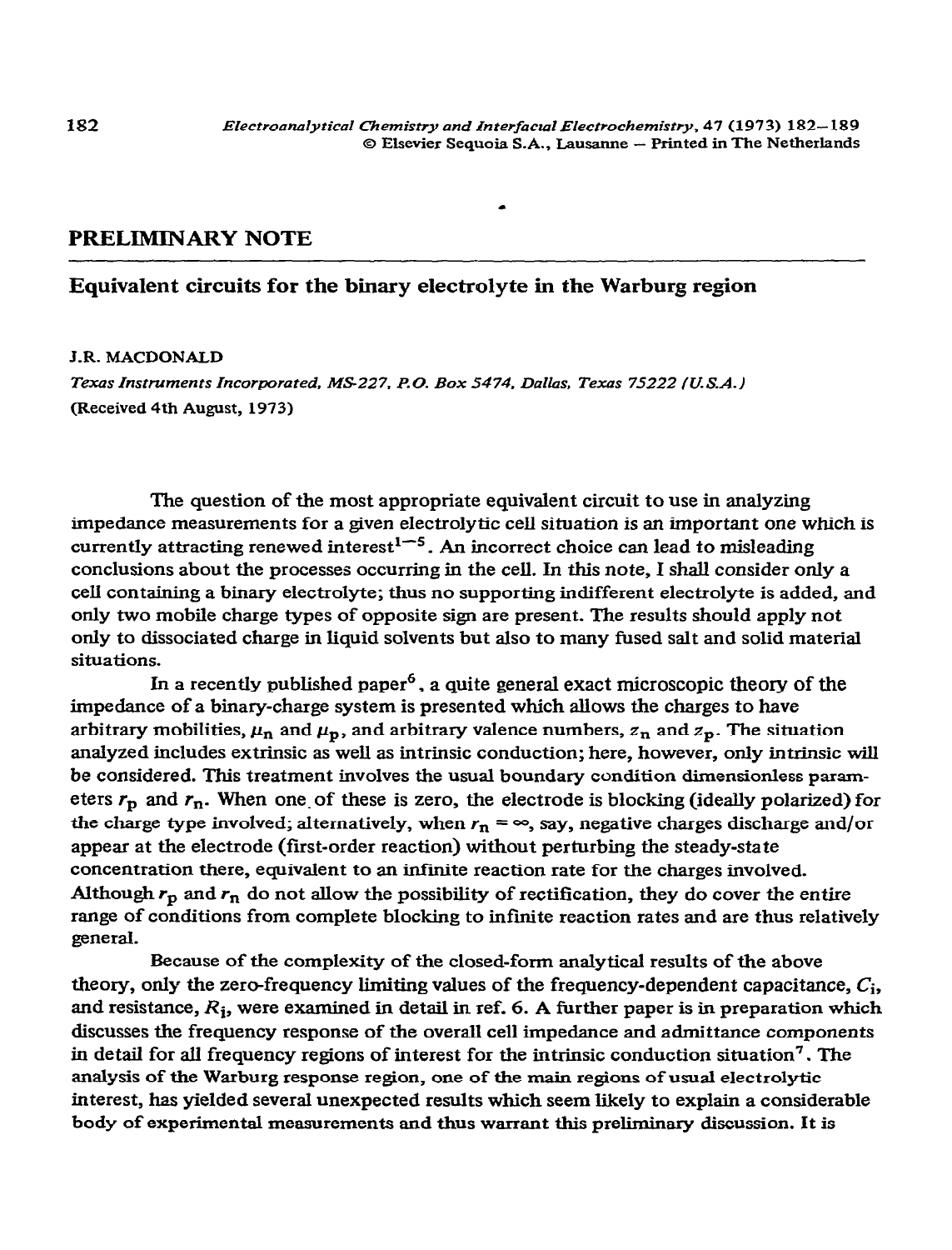important to mention, however, that the theoretical results follow from a linearized theory6 and thus apply most appropriately when the equilibrium potential is coincident with that for zero net electrode charge. Thus, an alternating potential small compared to  $(RT/F)$  is applied to perturb slightly the equilibrium state of the system. Nevertheless, it is likely that the present results will apply qualitatively or possibly even semi-quantitatively for an appreciably wider static potential span around equilibrium.



**Fig. 1. (a) Conventional equivalent** circuit for a Warburg frequency response region WIthout specific adsorption. (b) Approximate binary-charge-situation **equivalent circuit for the saturation frequency region which follows Warburg** response when it occurs.

Figure 1a shows the usual Randles<sup>8</sup> equivalent circuit for a simple cell without specific ionic adsorption. As usual, a small working and a large indifferent counter electrode are considered. The circuit thus applies primarily to the working electrode. Here  $C_d$  is the double-layer capacitance (all quantities will be considered for unit electrode area), R<sub>oo</sub> the solution resistance,  $R\theta$  the charge transfer resistance, and  $Z_{W}$  a Warburg impedance,

$$
Z_{\rm W} \equiv A_0 (1 - i) / \sqrt{\omega} \tag{1}
$$

arising from a linear diffusion process. Here  $A_0$  is the Warburg parameter,  $i \equiv \sqrt{-1}$ , and  $\omega$ is the radial frequency. Unfortunately, while this circuit has seen yeoman service in the past, it has usually been applied indiscriminately to both supported and unsupported electrolyte situations. As we shall see, to the degree that the present results<sup>6,7</sup> are applicable, the circuit is inappropriate for a binary unsupported situation.

Current work on the binary case shows that the overall total cell admittance or impedance exhibits explicit approximate Warburg behavior only when (a) charges of one sign are completely or nearly completely blocked, and (b) charges of opposite sign are relatively free *to* discharge and, as well, have *much* lower mobilities than do the blocked charges. Such strongly different mobilities are unnecessary to allow the basic frequencydependent impedance  $Z_i$  appearing in the theory<sup>6</sup> to exhibit Warburg response but are necessary to allow such Warburg behavior to be reflected in the externally measured impedance.

Let us adopt the nomenclature used in the earlier work<sup>6</sup> to represent a specific binary electrolyte situation:  $(r_p, r_n; \pi_m, \pi_z; 0, M)$ . Here  $\pi_m$  is the mobility ratio  $\mu_n/\mu_p; \pi_z$ is the valence number ratio  $z_n/z_p$ ; and  $M \equiv l/2L_D$ . Since  $L_D$  is the ordinary Debye length, *M* measures the number of Debye lengths contained in half the distance I between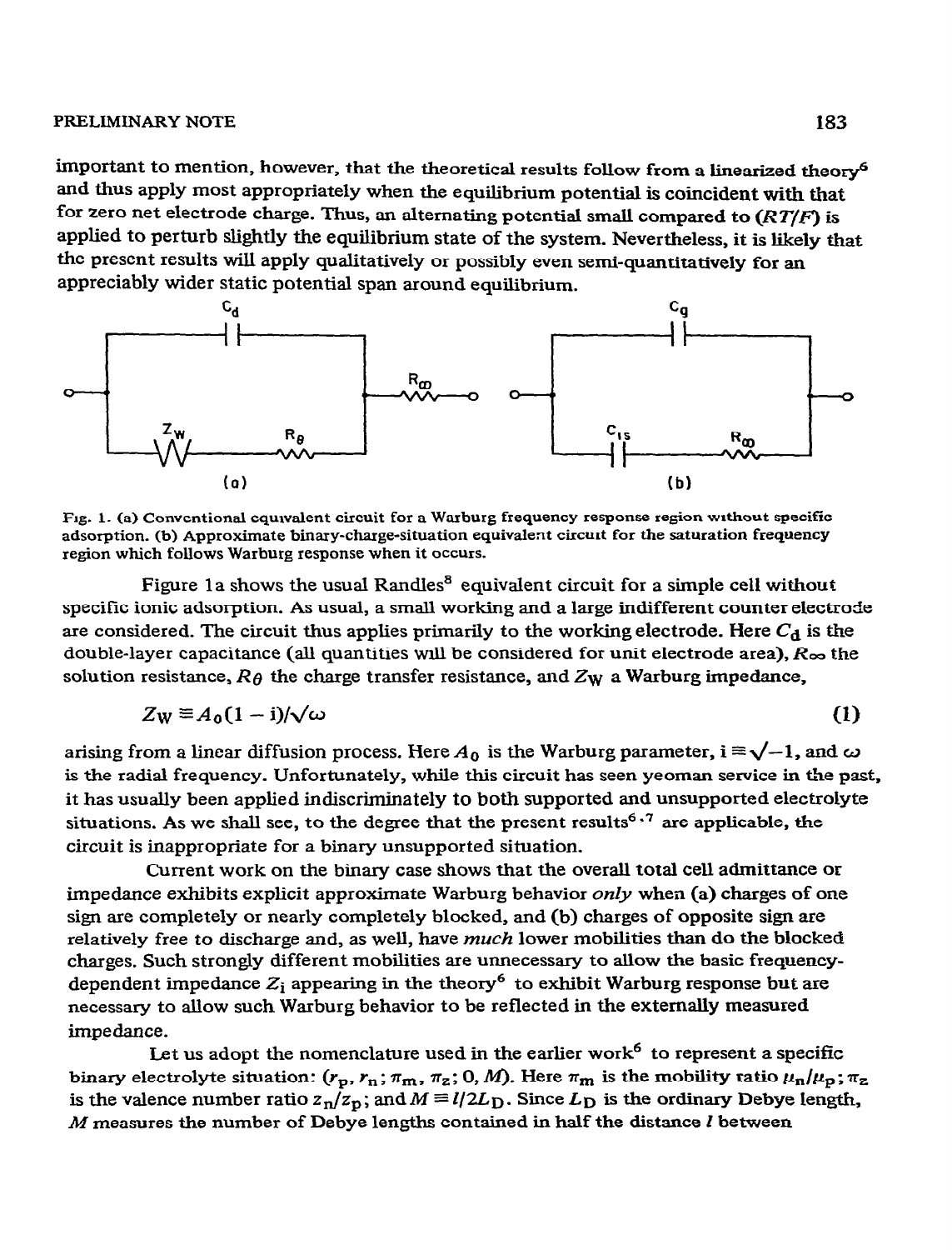electrodes (taken place, parallel and identical in the theory). In most cases of interest,  $M \gg$  $10^2$ , a condition assumed to hold here although the full theory applies for any M. Thus, a condition for external Warburg behavior might be written  $(0, r_n; \pi_m, \pi_z; 0, M)$ , where  $\pi_m \ll 10^{-2}$ ,  $r_n \gg 1$ , and  $\pi_z$  is arbitrary but usually limited to the range 0.25  $\le \pi_z \le 4$  by available ionic valences. An entirely equivalent situation as far as external impedance is concerned is<sup>6</sup> ( $r_p$ , 0;  $\pi_{\text{m}}^{-1}$ ,  $\pi_{\text{z}}^{-1}$ ; 0, *M*). Note that for both cases the reacting carrier has much lower mobility than does the blocked carrier.

Now the usual expression for  $A_0$  applying for a single working electrode when oxidizing and reducing species (diffusion coefficients  $D_O$ ,  $D_R$ ; concentrations  $c_O$  and  $c_R$ ) are present at the electrode may be written at the equilibrium potential  $as<sup>8-10</sup>$ 

$$
A_0^{-1} = \left(\frac{\sqrt{2}n^2F^2}{RT}\right) \left(\frac{\nu_0^2}{c_0\sqrt{D_0}} + \frac{\nu_R^2}{c_R\sqrt{D_R}}\right)^{-1}
$$
 (2)

Here *n* is the number of electrons participating in the reaction, and  $\nu_{\Omega}$  and  $\nu_{R}$  are the stoich ometric factors of the electrochemically active species in the overall electrode reaction<sup>10</sup>. Calculations leading to results of this type have, heretofore, always been carried out, either explicitly or implicitly, for a supported electrolyte situation; thus, no direct electrical interaction between active species has been assumed.

The present work<sup>6</sup> shows that in the unsupported case Poisson's equation leads to extremely strong coupling between positive and negative mobile charge and thus, in the Warburg situation, between blocked and reacting charges. For this reason, results such as that of eqn. (2) are inapplicable, in general, to the unsupported case. In the present charge transfer unsupported situation, we deal with faradaic conduction for the reacting species. As Grahame pointed out long ago, a faradaic process is one which allows a continuous current to flow<sup>11</sup>. Thus, when such a process is present one would expect that the appropriate equivalent circuit would have to contain a frequency-independent resistive path between electrodes. The circuit of Fig. 1 a contains no such path nor do most previous equivalent circuits for partly blocking electrochemical situations. Such a path, represented by a resistance  $R<sub>D</sub>$ , does arise naturally, however, as part of the present theoretical treatment<sup>6</sup>. A typical situation might be that represented by the cell AglAgF(aq.) $\overline{A}$ g. During one half cycle of an applied sinusoidal potential,  $Ag^+$  is created at one electrode and the discharge process  $Ag^+ + e^- \rightarrow Ag$  occurs at the other. During the next half cycle, these processes are reversed.

Let us now define  $g_p \equiv 1 + (r_p/2)$  and  $g_n \equiv 1 + (r_n/2)$  and take  $p_1$  and  $n_i$  as the bulk concentrations of the positive and negative mobile charges. In a neutral bulk region, electroneutrality requires  $z_p p_i = z_n n_i$ . Theory for the unsupported situation leads, for a single working electrode, to<sup>6,7</sup> where  $D_1 = (RT/Fz_1)\mu_i$ , and we have written  $(z_1n_1 + z_2p_1)/2$ rather than  $z_1n_1$  or  $z_0p_1$  for the sake of symmetry.

$$
A_0^{-1} = \left(\frac{\sqrt{2}F^2}{RT}\right) \left(\frac{g_p - g_n}{g_p g_n}\right)^2 \left(\frac{z_n n_i + z_p p_i}{2}\right) \left[\left(\frac{1}{z_p D_p} + \frac{1}{z_n D_n}\right) \left(\frac{1}{z_p} + \frac{1}{z_n}\right)\right]^{-\frac{1}{2}} \tag{3}
$$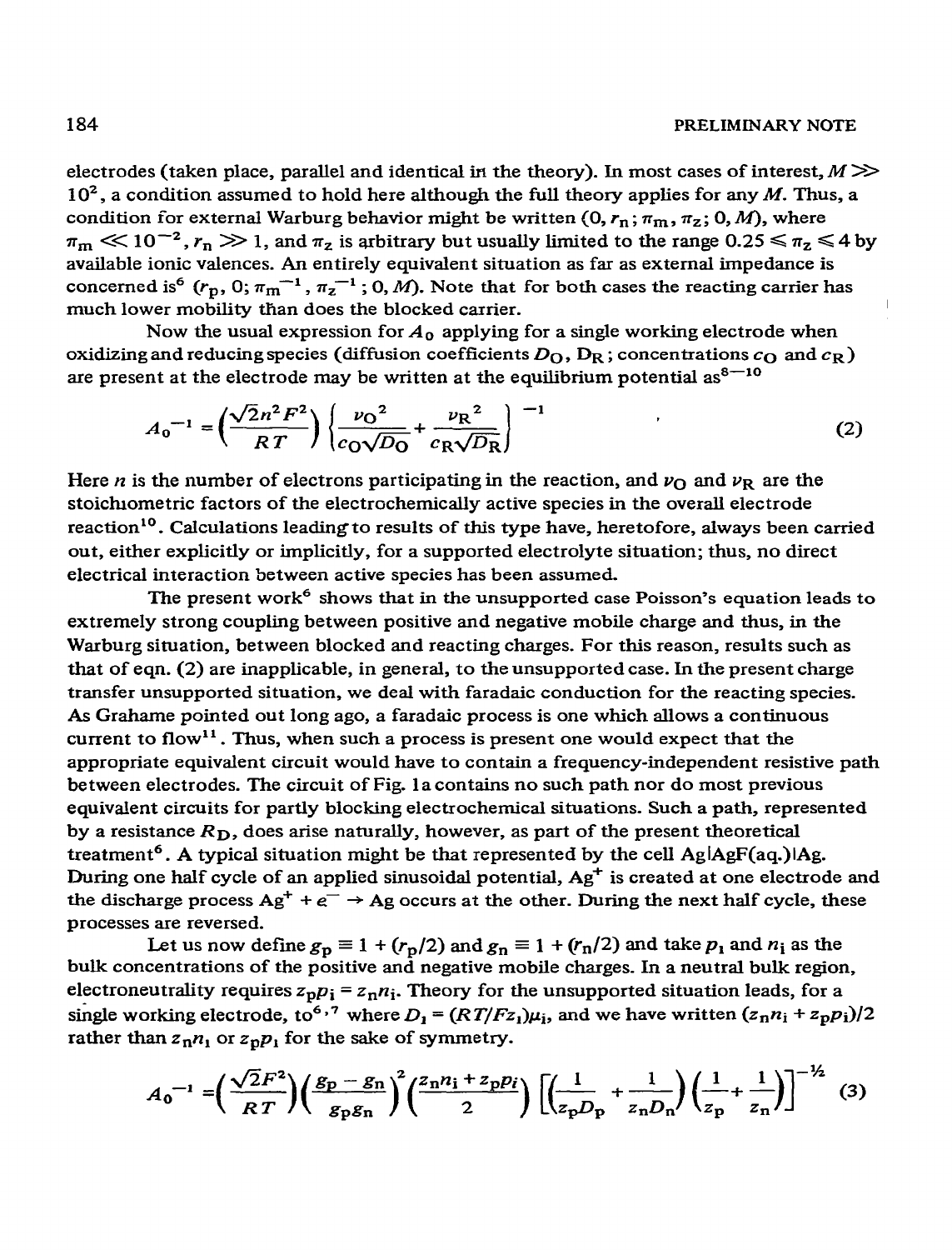#### **PRELIMINARY NOTE** 185

For'external Warburg behavior let us hereafter take, for example, positive charges blocked, negative charges free to react. Then  $g_p = 1$  and usually  $g_n \gg 1$ . Thus, the term  $[(g_p - g_n)/g_p g_n]^2$  will be very close to unity and may frequently be neglected. When  $z_n =$  $z_p \equiv z_e$ , the above result simplifies appreciably and we obtain

$$
A_0^{-1} \cong \left(\frac{z_e F^2 c_i}{RT}\right) \left[\frac{1}{D_p} + \frac{1}{D_n}\right]^{-\frac{1}{2}}
$$
 (4)

where  $c_i$  is the common value of  $p_i$  and  $n_i$  in this situation. Although this result shows some similarity to that of eqn. (2) with  $|v_{\text{Q}}| = |v_{\text{R}}| = 1$ , appreciable differences are apparent. Let **us** now also take  $D_Q = D_R = D = D_n = D_p$ ,  $c_Q = c_R = c_i$ , and  $z_e = n$ . Then both (2) and (4) lead to the often used expression

$$
A_0^{-1} = n^2 F^2 c_1 \sqrt{D/2} / RT \tag{5}
$$

Note, however, that the  $c_i$  appropriate for the unsupported binary situation is defined in the bulk, not at the reacting electrode as required by Vetter<sup>12</sup> for the usual supported case.

Next, since it is necessary that  $\pi_m \ll 10^{-2}$  for external Warburg response in the unsupported situation  $(0, r_n; \pi_m, \pi_z; 0, M)$ ,  $D_n \ll D_p$  and eqn. (3) reduces to

$$
A_0^{-1} \cong \left(\frac{\sqrt{2}z_n^2 F^2 n_1}{RT}\right) \left(\frac{g_p - g_n}{g_p g_n}\right)^2 \left[\delta_p D_n\right]^{1/2} \tag{6}
$$

where

$$
\delta_p \equiv (1 + \pi_z)^{-1} = z_p/(z_p + z_n)
$$
 (7)

Note that no Warburg response occurs when  $r_p = r_n$  and thus  $(g_p - g_n) = 0$ . Appreciable response thus requires  $r_n \gg r_p$  or  $r_p \gg r_n$ .

Finally, appropriate equivalent circuits for the unsupported situation will be considered for the case of two identical, plane parallel electrodes. Define the basic normalized frequency  $\Omega$  as  $\Omega \equiv \omega \tau_D$ , where the dielectric relaxation time  $\tau_D$  is given by  $C_{\rm g}R_{\infty}$ .  $R_{\infty}$  has already been defined and  $C_{\rm g} \equiv \epsilon/4\pi l$  for two identical plane parallel electrodes<sup>1,6</sup>. Here  $\epsilon$  is the dielectric constant of the basic bulk material in the absence of mobile charge. The quantity  $\tau_D$  is intensive (not a function of *l*) just as it should be. Obvious changes in the magnitudes of the intensive circuit elements may be made in order to transform the present results to a single working electrode situation. When plane parallel electrodes are not employed,  $C_{\rm g}$  and  $R_{\infty}$  may either be calculated for the actual geometry used or be measured directly, if practical, at sufficiently high frequencies that these elements dominate the overall equivalent circuit of the cell, *i.e.*  $\Omega > 0.1$ .

For an external Warburg case such as  $(0, r_n; \pi_m, \pi_z; 0, M)$  with  $r_n \gg 1, M \gg 10^2$ , and  $\pi_m M < 1$ , it has been found<sup>7</sup> that the overall cell impedance shows approximate Warburg behavior over an appreciable frequency span contained in the range 10  $M^{-2}$  <  $(\Omega/\pi_{\rm m})$  < 1. For  $\Omega$  < 10  $\pi_{\rm m}M^{-2}$ , the overall parallel capacitance of the circuit,  $C_{\rm P}$ , saturates at the very high limiting value  $C_{P0} \equiv C_g + C_{10} \gg C_g$ , where a general expression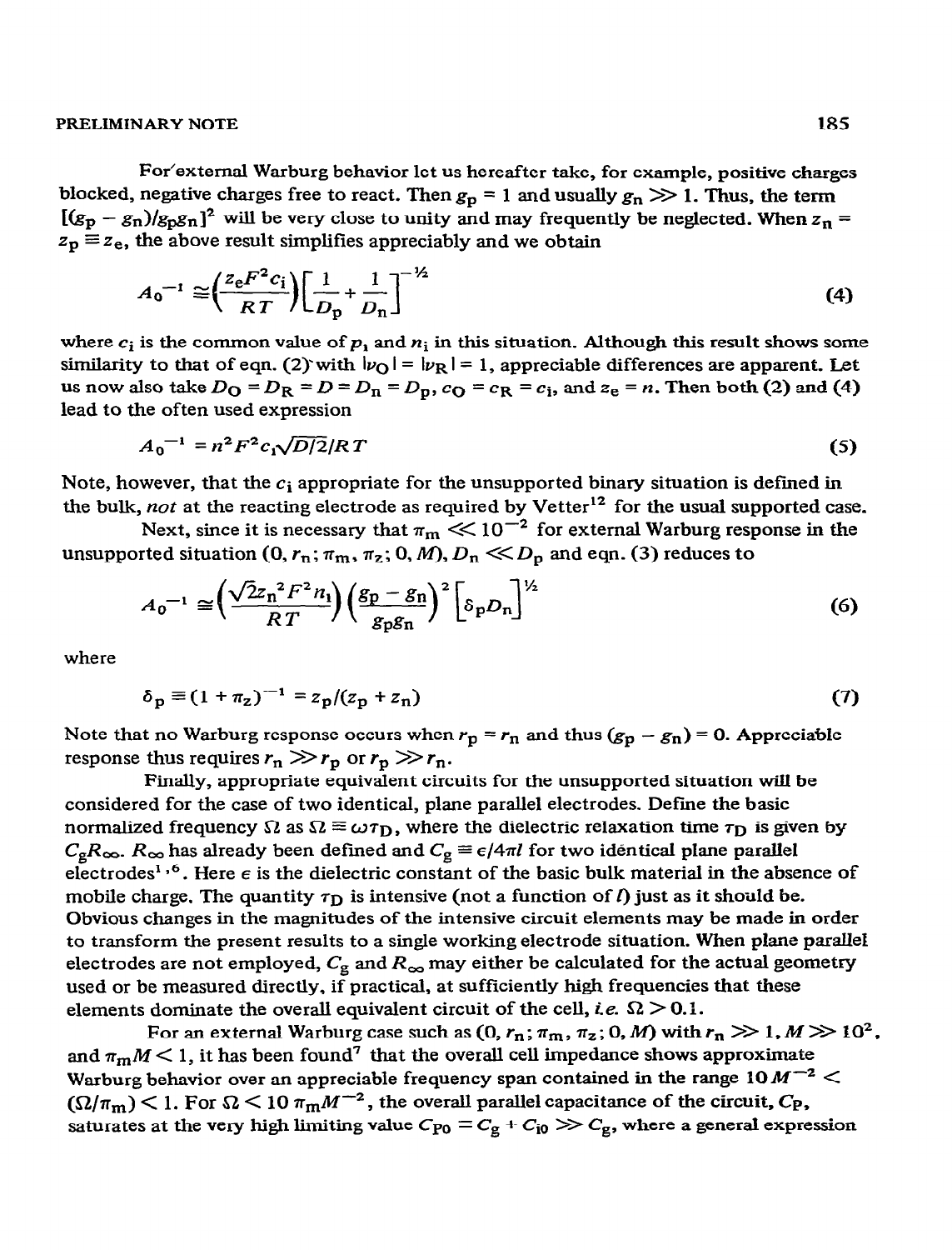for  $C_{i0}$  has recently been given<sup>6</sup>. For the range  $10\pi_{m} \le \Omega \le 0.1$ , on the other hand, the capacitative element of  $Z_i$ ,  $C_i$ , maintains an essentially constant plateau value,  $C_i$ <sub>S</sub>, given in the plane parallel electrode ease by 7

$$
C_{\rm iS} \cong (M\sqrt{\delta_p} - 1)C_{\rm g} \cong M\sqrt{\delta_p}C_{\rm g} = (\epsilon/8\pi)[4\pi F^2 z_p^2 p_i/\epsilon RT]^{\frac{1}{2}}
$$
(8)

The total parallel capacitance  $C_P$  only remains at the value  $C_{PS} \cong C_g + C_{IS} \cong M \sqrt{\delta_p} C_g$  over the range  $10\pi_\text{m} \leq \Omega \leq (10M\sqrt{\delta_\text{p}})^{-1}$ , however.

Now it turns out<sup>1,6</sup> that for the complete blocking situation ( $r_p = r_n = 0$ ) the low frequency limiting value of  $C_1$  is  $C_{10} = (M - 1)C_g$ , so that  $C_{P0} = MC_g$  is just the ordinary double-layer capacitance of two interface regions in series (two identical plane parallel electrodes). For  $\pi_m \ll 10^{-2}$ ,  $M \gg 10^2$ , and  $\Omega$  outside the low-frequency limiting region, there is a transition from  $C_{10}$  to  $C_{1S} \cong (M\sqrt{\delta_p} - 1)C_g$ , the same value as found above. In addition,  $C_P$  again remains at the plateau value  $C_{PS}$  in the region  $10\pi_m \le \Omega \le (10M\sqrt{\delta_p})^{-1}$ which may be appreciable when  $\pi_m M \ll 1$ , then finally falls toward  $C_g$  for  $\Omega \geq (M\sqrt{\delta_p})^{-1}$ . In the plateau region the results are independent of the value of  $r_n$  (insufficient time for electrode reactions involving the low mobility negative charges to manifest themselves) and thus of whether charges of both signs axe completely blocked or not. An approximate equivalent circuit for this region is shown in Fig. 1b. It applies for both  $(0, 0)$  and  $(0, r_n)$ cases when  $\pi_{m}M \ll 1$ . In the present  $\pi_{m} \ll 1$  case, the plateau value  $C_{PS}$  may thus be considered the effective double layer capacitance rather than  $C_{P0}$ .

The necessary resistance  $R_D$  connecting the two electrodes in the  $r_n > 0$  case<sup>1</sup>,<sup>6,7</sup> has been omitted here since it is always very much greater than  $R_{\infty}$  in the present case when  $\pi_m \ll 10^{-2}$ . Note that the bridging capacitance  $C_g$  appearing in Fig. 1b should also appear between the two electrodes in Fig. la. It has customarily been omitted from circuits of this type<sup>4</sup>, although it is of crucial importance in the high frequency range  $\Omega > 0.1$ .

When the exact expression for  $Z_i$  given earlier<sup>6</sup> is simplified<sup>7</sup> for the external Warburg range and combined with the exact equivalent circuit of the situation<sup>2,6</sup>, one may



Fig. 2. Approximate equivalent circuits for the binary-charge-situation in the external Warburg **frequency** region.

derive two good approximate circuits for this frequency range in the unsupported case<sup>7</sup>. These almost equally valid circuits are shown in Fig. 2a and 2b. The Warburg impedance present in these circuits involves, for two identical plane parallel electrodes, the  $A_0$ <sup>-1</sup> given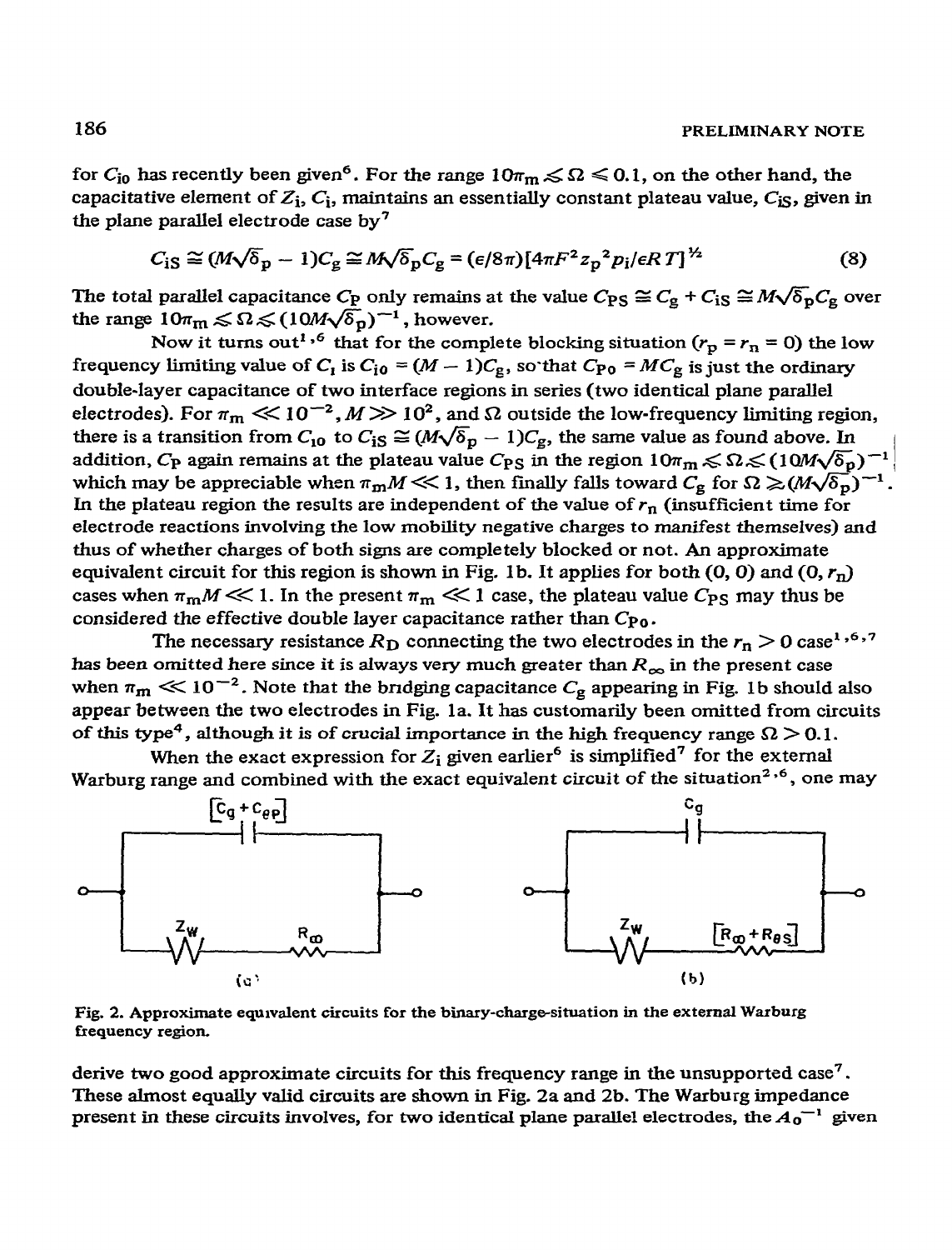#### **PRELIMINARY NOTE** 187

in eqn. (6) divided by two, to high approximation. Further, the elements  $C_{\theta P}$  and  $R_{\theta S}$  are frequency independent to good approximation over most of the external Warburg range. In the first of these circuits *RD has* cancelled out almost completely in this frequency range; in the second circuit it has been neglected compared to the usually much smaller  $[R_{\infty} + R_{\theta S}]$ . A slightly more accurate version of the circuit of Fig. 2a involves  $C_{\theta P}$ connected between the left electrode and the *left* terminal of  $R_{\infty}$  (compare Fig. 1a). When  $\pi_{m}/M \ll 1$ , the usual case of interest, the magnitude of the impedance of  $C_{\theta P}$  is so much larger than  $R_{\infty}$  in the external Warburg region, however, that the connection shown is adequate.

Comparison of Figs. la, 2a, and 2b yields some interesting conclusions. First, it is clear that an appreciable parallel capacitance, such as the double layer  $C_d$  of Fig. 1a and a series reaction resistance, such as the *Re* of that figure, do *not* appear together simultaneously in the same equivalent circuit for the unsupported Warburg case. It is an either/or situation.

The new quantities  $C_{\theta P}$  and  $R_{\theta S}$  are of particular interest. Let us consider their frequency-independent approximate constant values, Ccp and *Rcs, in the* Warburg region. First, these quantities are not independent but are connected by the relation

$$
R_{\rm CS} = -2A_0^2 C_{\rm CP} \tag{9}
$$

where, for two identical plane parallel electrodes,  $A_0$  here is twice that following from eqns. (3) or (6). One then has the rather shocking result that  $C_{\text{CP}}$  and  $R_{\text{CS}}$  cannot both be positrve sunultaneously!

It further turns out that  $C_{CP}$  and  $R_{CS}$  are made up of the difference of two frequency-independent terms. When  $r_n = \infty$  (infinite reaction rate), one of these terms disappears, since it is approximately proportional to  $g_n^{-1}$ , and

$$
C_{\rm CP} = \delta_{\rm P}^2 (M - 1) C_{\rm g} \tag{10}
$$

Note that  $\delta_p = 0.5$  when  $z_n = z_p$ . It is clear that when  $M \gg 10^2$ ,  $C_{\theta p} \approx C_{\theta p}$  is essentially intensive, as it should be to be associated just with interface processes. It is  $not$ , however, equal to the  $r_n = r_p = 0$  double-layer capacitance, either  $MC_g$  or  $C_{PS}$ . Now the corresponding *Rcs,* appearing in the circuit of Fig. 2b, although also intensive is negative for this situation (of course the total series resistance of the *Ros* branch is never negative). A good approximate expression for  $R_{CS}$  applicable for  $r_n = \infty$  is

$$
R_{\rm CS} \cong -(\delta_p/\delta_n M \pi_m) R_{\infty} \tag{11}
$$

where

$$
\delta_n \equiv 1 - \delta_p \equiv (1 + \pi_z^{-1})^{-1} = z_n/(z_p + z_n)
$$
 (12)

Note that  $R_{CS}$  can greatly exceed  $R_{\infty}$  if  $\pi_{m}M \ll 1$ .

Finally, it turns out that at  $r_n \approx (2\delta_n M/\delta_p)$  the two terms of  $R_{CS}$  and  $C_{CP}$  are equal and opposite;  $R_{\theta S}$  and  $C_{\theta P}$  thus remain very near zero over a very appreciable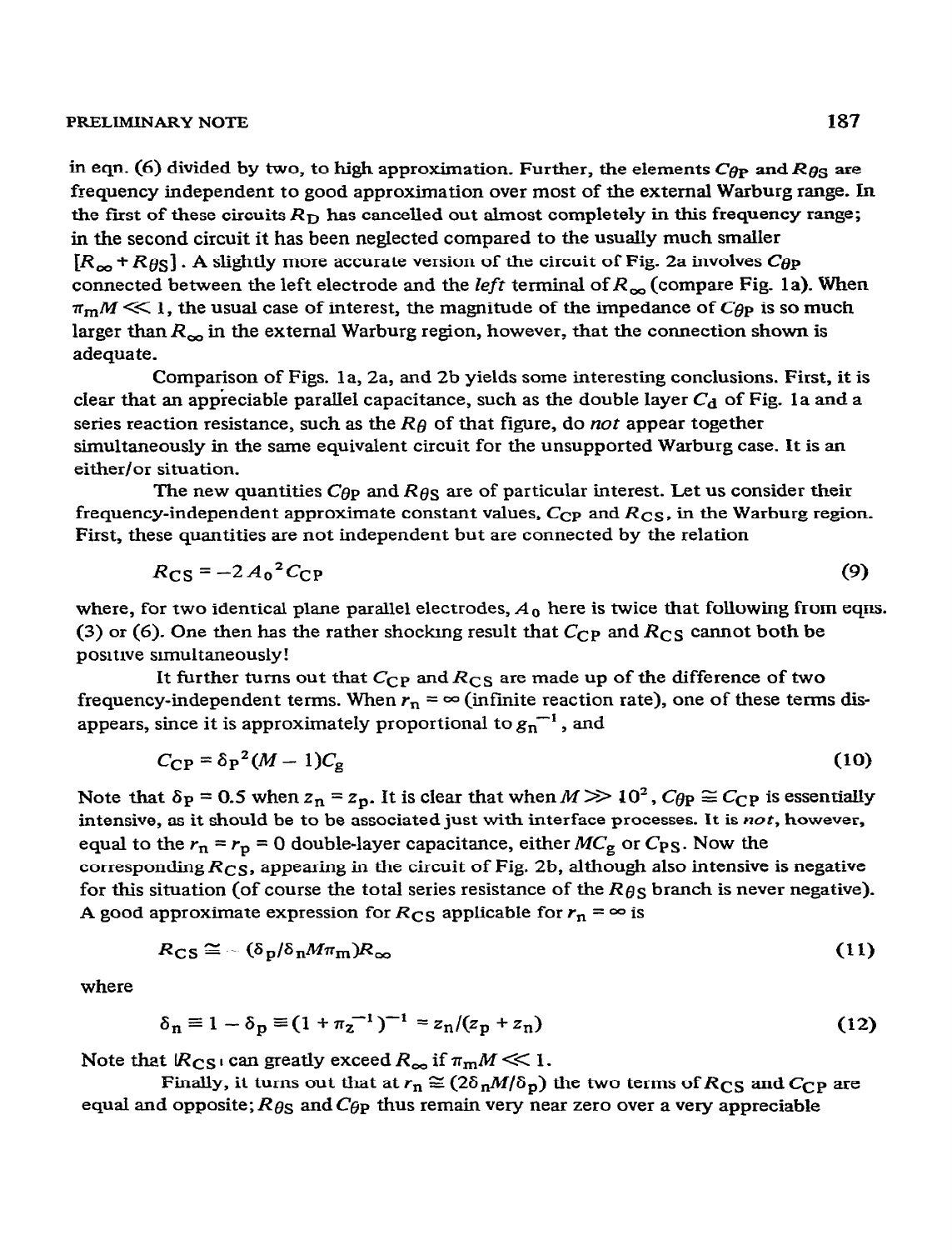frequency region; and, in this region, the overall impedance shows very nearly ideal Warburg response when the small effect of  $R_{\infty}$  has been removed. Usually, such ideal behavior is expected to occur for infinite reaction rate  $(R_{\theta} = 0; r_{\theta} = \infty)$ . Here, it occurs instead at  $R_{\theta S} \simeq 0$  but at a specific finite rate!

On the other hand, when  $100\leq r_n \ll 2\delta_n M/\delta_p$ , the second term in  $R_{CS}$  and  $C_{CP}$ becomes dominant. Surprisingly, this term is extensive, *not* intensive. When it is strongly dominant

$$
R_{\rm CS} \cong 2R_{\infty}/\pi_{\rm m}r_{\rm n} \tag{13}
$$

and

$$
C_{\rm CP} \cong -2M^2 \delta_{\rm n} \delta_{\rm p} C_{\rm g} / r_{\rm n} \tag{14}
$$

Note that  $R_{CS}$  can easily be much larger than  $R_{\infty}$  and that  $|C_{CP}|$  can be much larger than  $MC_g$  or  $\sqrt{\delta_p}MC_g$ . When  $r_n \ll 2\delta_n M/\delta_p$ , so the second term is dominant, it may be difficult to separate  $R_{\infty}$  and  $R_{\infty}$  +  $R_{\theta S} \cong R_{\infty}$  +  $R_{CS}$ , since  $R_{\theta S}$  will depend on l and concentration exactly as does  $R_{\infty}$  itself! Separation of  $R_{\infty}$  and  $R_{\theta S}$  can, of course, be accomplished through measurements at  $\Omega > 0.1$  where only  $R_{\infty}$  and  $C_{\rm g}$  are important. Alternatively, since  $R_{\theta S}$  decreases rapidly in the  $C_{1S}$  plateau saturation region,  $R_{\infty}$  can also be obtained from measurements in the range  $\Omega \gg \pi_m$  as well (see Fig. 1b).

It is believed that the present theory<sup>6,7</sup> may explain a large body of experimental measurements on binary charge systems. While it is  $\pi$ <sup>t</sup> pertinent to make detailed experimental--theoretical comparisons here rather than in ref. 7, it is worth mentioning, as an example, that the general extrinsic theory<sup>6</sup> and perhaps some of the results of the present work may explain most of the recent impedance results of Armstrong et al.<sup>13</sup> on sodium  $\beta$ -alumina. Their probable application to earlier  $\beta$ -alumina work<sup>14</sup>, not cited by Armstrong, has already been considered<sup>15</sup>. Armstrong suggests that the effective surface area of his rough-disc samples was  $10^2$  to  $10^3$  times geometric and increased by about a factor of ten from 150 to 300 °C. While variation of surface area much greater than geometric with temperature may indeed have played a role in leading to Armstrong's results, it seems more likely that much of the apparent larger area and its temperature dependence may instead be associated with more nearly geometric area and a large Warburg-type pseudocapacitance, which, in fact, can increase strongly with increasing temperature<sup>6,15</sup>.

In summary, in the unsupported binary electrolyte situation: (a) The conventional Randles equivalent circuit is inapplicable. (b) External Warburg response only occurs if charge of one sign is blocked or is almost blocked and charge of the other sign reacts appreciably at an electrode but has much lower mobility than that of the blocked charge. (c) An apparent double-layer capacitance and an apparent reaction resistance must not appear simultaneously in the same equivalent circuit. (d) The apparent double-layer capacitance is always algebraically less than the true double-layer capacitance and may be large and negative. (e) The apparent reaction resistance may be positive or negative and may be appreciably larger in magnitude than the solution resistance  $R_{\infty}$ . Further, since it is